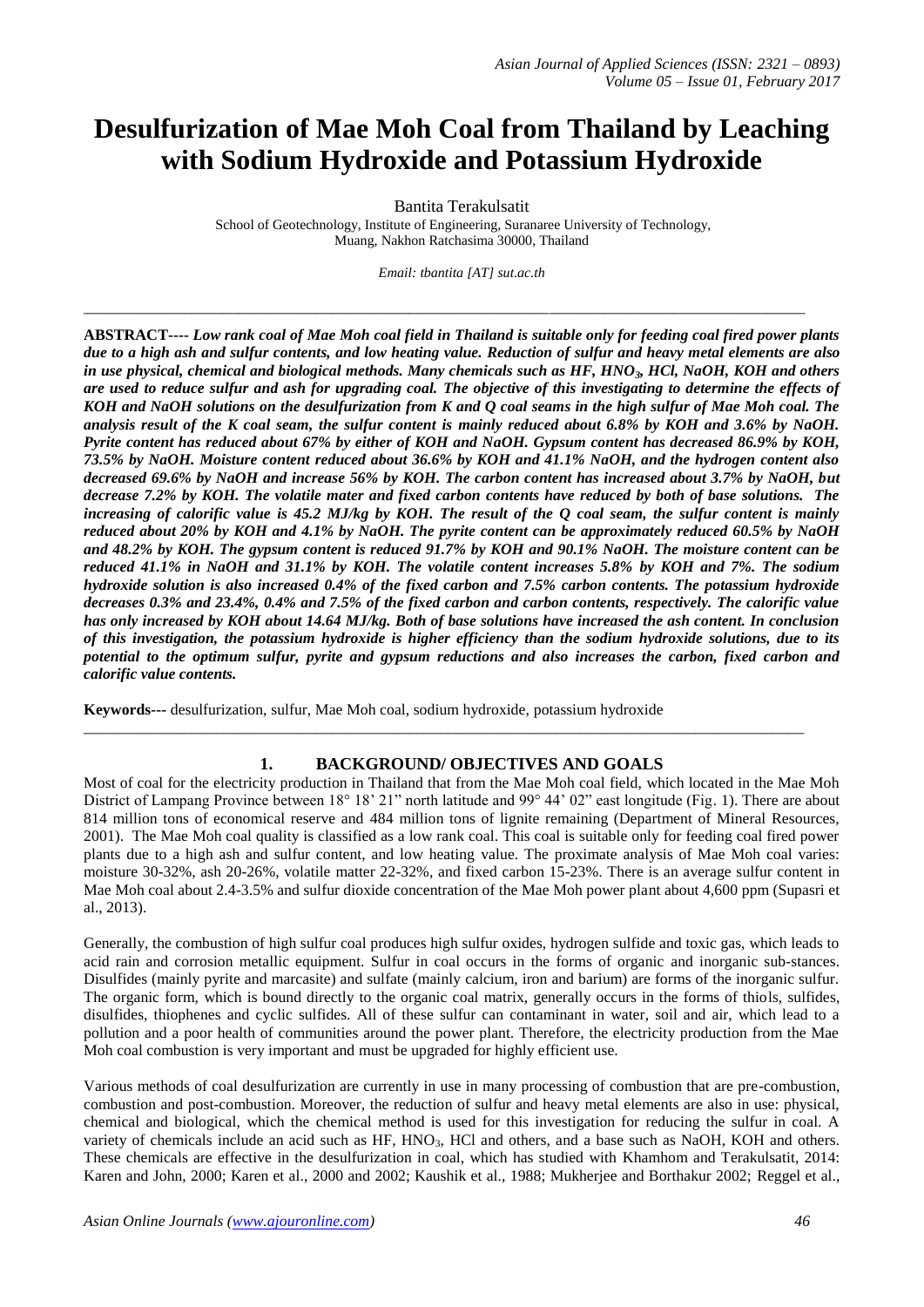1973; Sharma and Sanjay, 1988; Yang et al., 1984. The yield of removal of sulfur depends on the potential of each chemical, and also include the structure and composition in coal (Mukherjee and Borthakur, 2002).

## **2. METHODS**

## **2.1 Sampling and sample preparation**

The coal samples which from K (K1 to K3 samples) and Q (Q1 to Q4 samples) coal seams were collected from the southeast (SE) pit of Mae Moh coal mine. The K and Q seams have shown in Fig. 2. The samples were dried air for a few days and ground reduces the size down using rod mill machine. Spitting of the sample for difference analysis.

## **2.2 Geochemical analysis**

The dried coal sample was determined the quality of coal by the proximate and ultimate analyses before treating with the chemical. Fifty grams of the ground coal samples were taken into beakers. Fifty milliliters of NaOH and KOH solutions of 1M concentration were added to coal samples in different beakers. All experiments were done at room temperature and 24 hours of retention time. The reaction mixtures were filtered and the residue left was washed with deionized water. The coal residues were dried for 24 hours at 35 °C and ground to pass through 75  $\mu$ m fineness before were determined by using standard methods which mineral content was analyzed by XRD of Bruker (D2 Phaser), proximate analysis were tested by moisture, volatile, and ash analyzer of Leco (TGA 701) and ultimate analysis were tested by Leco (model CHNS 628).



Fig. 1: Geological map of the Mae Moh basin and surrounding rock units (modified from Charoenprawat et al., 1994)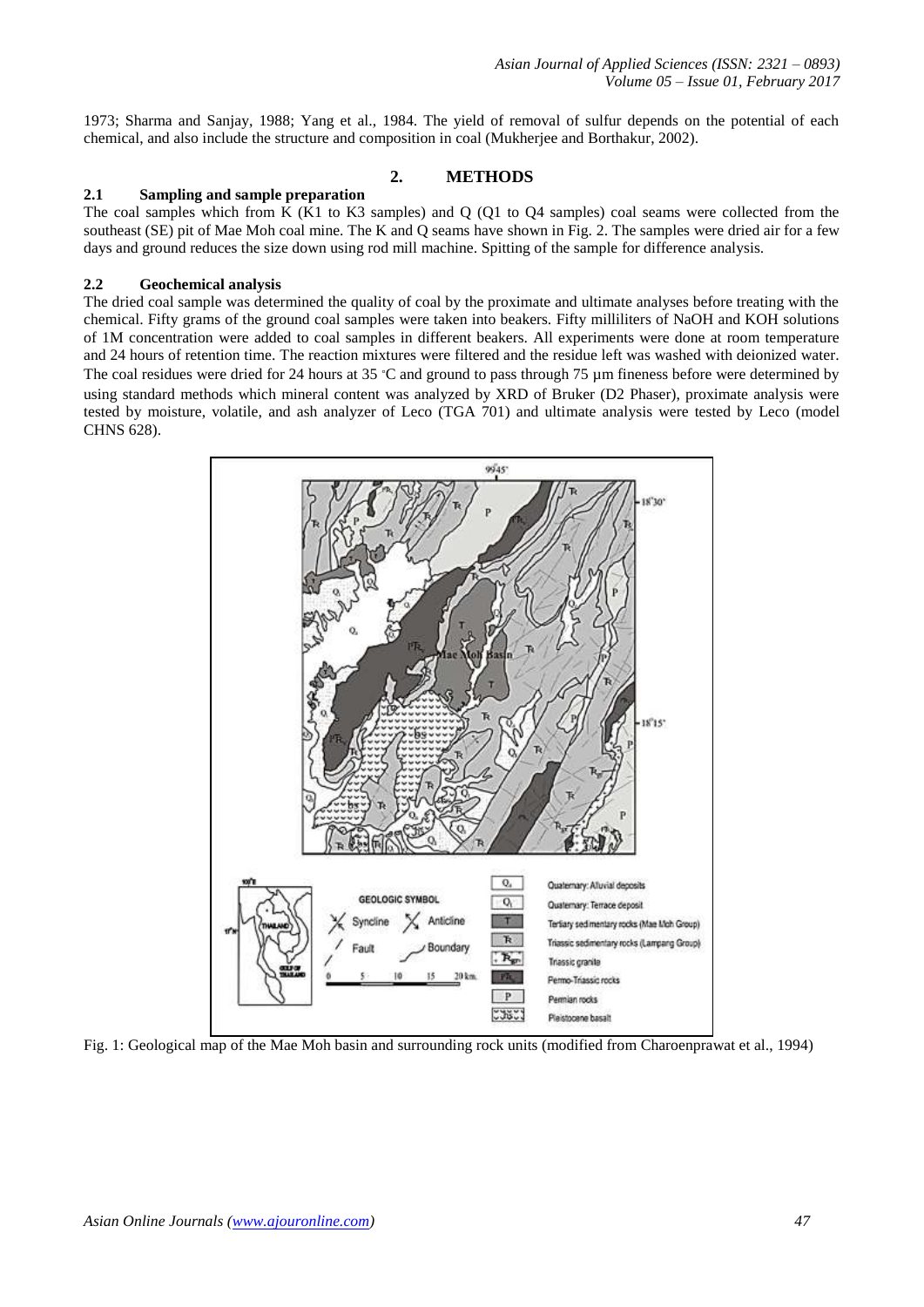

Fig. 2: Cenozoic stratigraphy of the Mae Moh basin by the letters at the right of the column indicate the nomenclature applied to the lignite zones. The range of Sections 1 and 2 are marked along the right side of the stratigraphic column (Sompong et al., 1996; Chaodumrong, 1985; Corsiri and Crouch, 1985; Benammi et al., 2002).

# **3. RESULTS**

The analyzes result of the Mae Moh coal (K and Q coal seams) represents both before and after treating with base solutions (KOH and NaOH) (Table 1). Comparison of average sulfur content shows that the average of high sulfur from the parent coal is about 6% and 5.3% in K and Q seams, respectively. The effect of the desulfurization and coal quality increment with the different chemical has represented in Table 1 and Fig. 3. These results can be separate discussed into two properties following: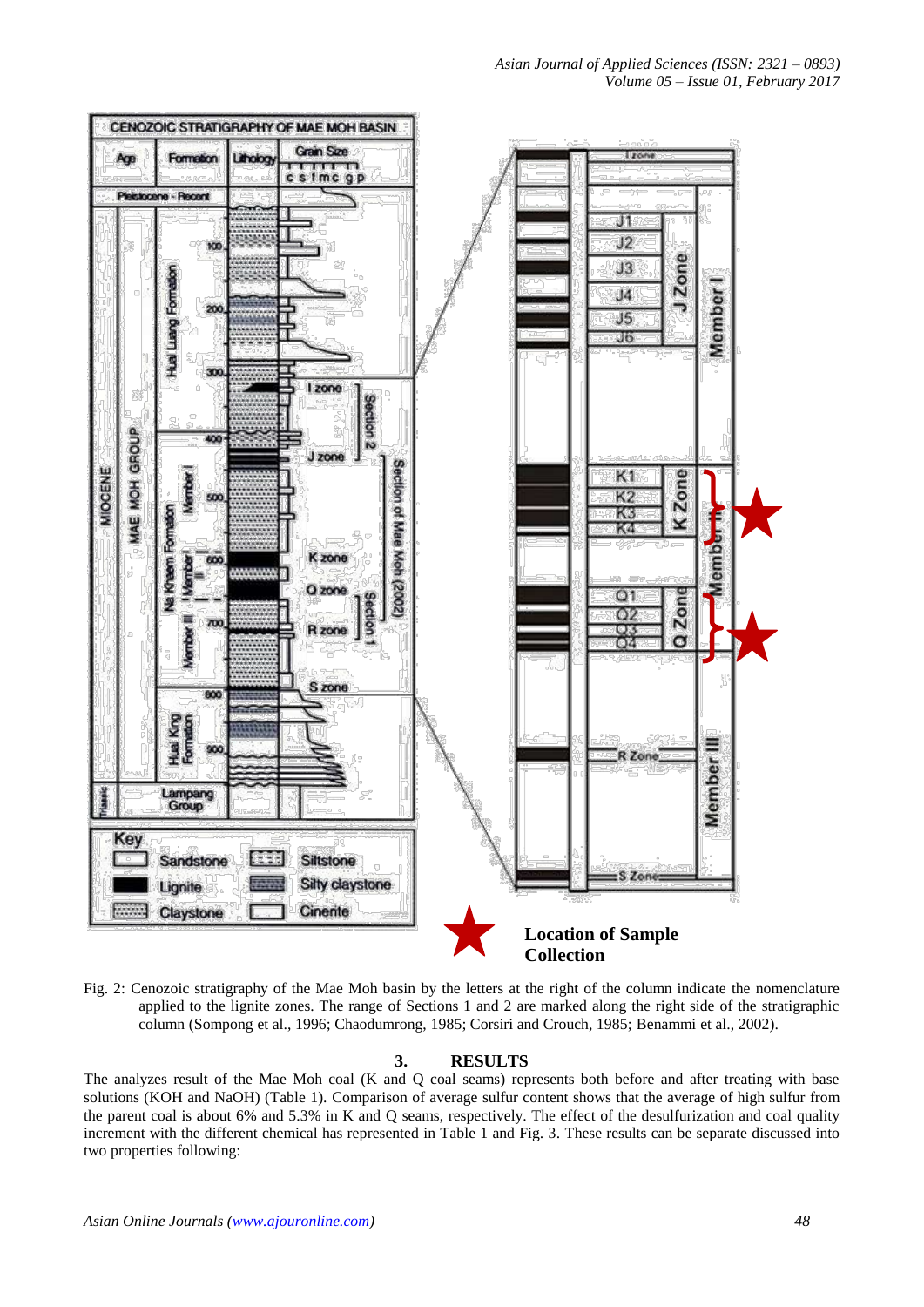## **3.1 Desulfurization of the K and Q coal seam after treatment**

In the K coal seam, the result of the sulfur content is mainly reduced about 6.8% by KOH and 3.6% by NaOH. Pyrite content has reduced about 67% by both KOH and NaOH. Reduction of the gypsum content is about 86.9% by KOH and 73.5% by NaOH. In the Q coal seam, KOH is a higher performance for reducing sulfur than NaOH, about 20.4% in KOH and 4.1% in NaOH. The decreasing of sulfur and gypsum have related to the reduction of sulfur, showing the decreasing pyrite is about 48.2% by KOH and 60.5% by NaOH. The gypsum has reduced about 91.7% by KOH and 90.1% by NaOH.

## **3.2 Quality of the K and Q coal seams after treatment**

General of chemical treatment, the sodium hydroxide is more potential than potassium hydroxide due to the ability of mineral solubility in acid (Economides and Nolte, 2000). From the result of the quality of K coal samples after treatment has represented in Table 1 and Fig. 1. The moisture content has reduced about 25.4% by NaOH and 14.7% KOH, and the hydrogen content has also decreased 69.6% by NaOH, while increasing to 56% by KOH. The increment of the carbon content is about 3.7% by NaOH, but has reduced 7.2% by KOH. The increasing of calorific value is about 45.2 MJ/kg by KOH, but has decreased 17.7 MJ/kg by NaOH. The volatile matter content in the K coal seam has reduced by both base solutions. The high ash content represents in both of the base solutions about 15% by NaOH and 22% by KOH.

The result of the quality of Q coal samples after treatment has represented the potential of the chemical's effect on the extent of mineral reduction as gypsum, pyrite and clay minerals, which affects directly on extent of moisture reduction (Khamhom and Terakulsatit, 2014). The sodium hydroxide can reduce moisture content to 41.1% and increase 0.4% of fixed carbon and 7% of volatile matter. The high carbon content increase 7.5% by NaOH. The results of the slightest carbon content increment in NaOH due to the effect of reaction between acid and carbon matrix in coal from the organic matter and minerals (Mukherjee and Borthakur, 2002). The potassium hydroxide has affected only on a reduction of 31.1% moisture and 23.4% fixed carbon contents, but the slight reducing about 0.3% of carbon content. The high ash content is about 15% by NaOH and 20% by KOH due to the fraction of the organic matter and minerals in coal with chemical reaction.

Therefore, the potassium hydroxide solution is high efficiency for the increment of the calorific value and volatile matter contents, but reduced the sulfur, moisture, volatile matter, fixed carbon and carbon contents. The sodium hydroxide solution is potential for increasing the quality of the K coal seam due to there are the increment of carbon contents, but it cannot increase the calorific value. The variety of reduction of sulfur in K and Q coal seam has dominantly relates to the pyrite and gypsum contents in coal. Both of these base solutions lead to increase the ash content after combustion, and also make the waste from the chemicals.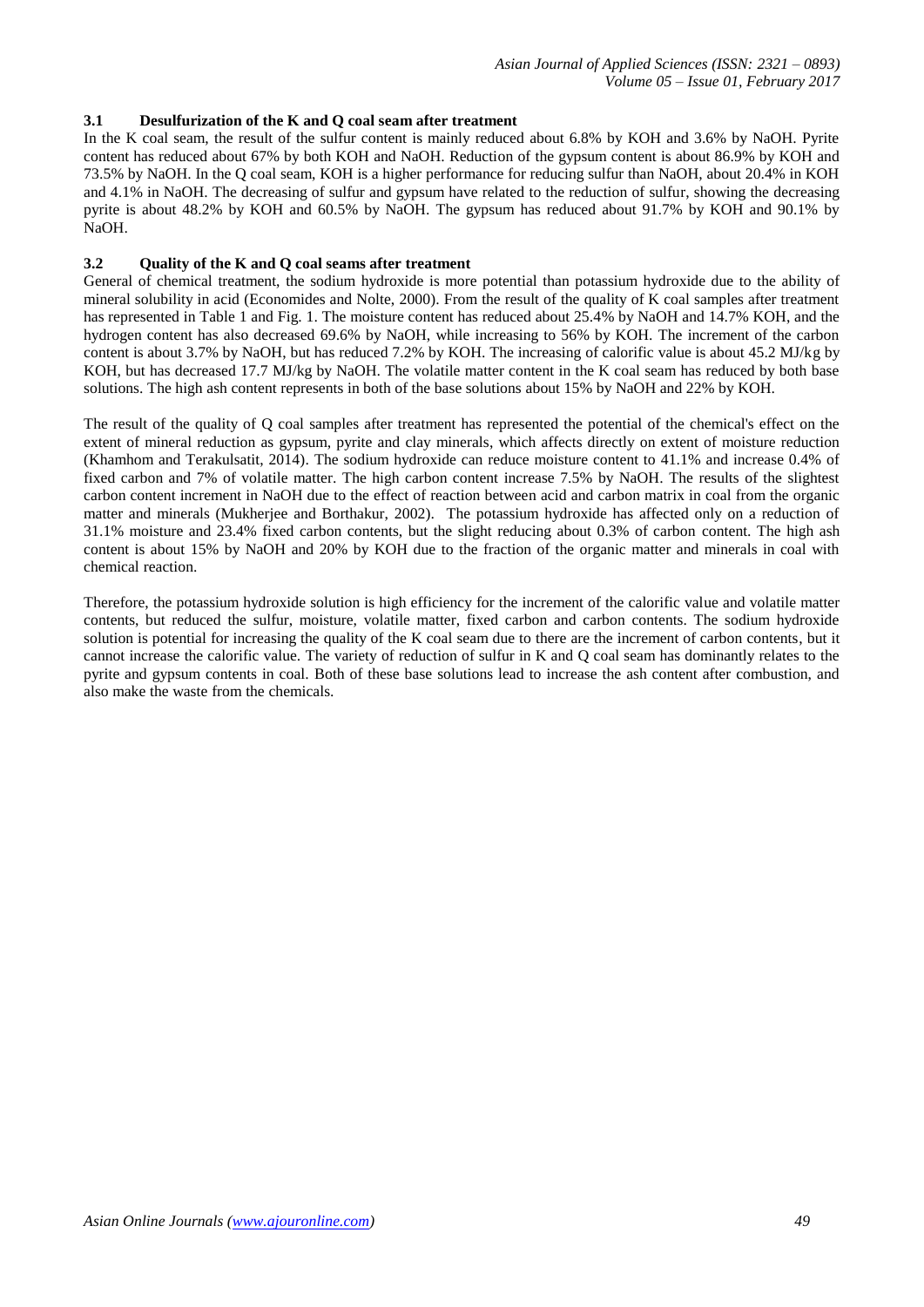|                                                                                                                        | <b>K Coal Seam</b>                             |                                                                                                   |                                                                                                                 | <b>O</b> Coal Seam                             |                                                                                                   |                                                                                                                   |
|------------------------------------------------------------------------------------------------------------------------|------------------------------------------------|---------------------------------------------------------------------------------------------------|-----------------------------------------------------------------------------------------------------------------|------------------------------------------------|---------------------------------------------------------------------------------------------------|-------------------------------------------------------------------------------------------------------------------|
| <b>Analysis</b><br>methods                                                                                             | Avg.<br>Parent<br>coal<br>$(K_{avg})$          | After treated with<br>NaOH KOH                                                                    | Percentage of<br>reduction and<br>increment content<br>after treating with<br>NaOH KOH                          | Avg.<br>Parent<br>coal<br>$(Q_{avg})$          | After treated with<br>NaOH KOH                                                                    | Percentage of<br>reduction and<br>increment content<br>after treating with<br>NaOH KOH                            |
| Proximate $(\% )$<br>Moisture<br>Ash<br>Volatile matter<br>Fixed carbon                                                | 15.88<br>36.67<br>31.16<br>16.36               | 11.85 13.54<br>43.45 46.99<br>32.53 32.02<br>12.18 7.45                                           | 14.74<br>25.38<br>$15.61*$<br>$21.97*$<br>4.2<br>2.7<br>25.57<br>54.46                                          | 20.13<br>32.93<br>31.61<br>15.31               | 11.85<br>13.88<br>38.96<br>40.96<br>33.83<br>33.44<br>15.37<br>11.73                              | 31.05<br>41.13<br>$19.60*$<br>$15.48*$<br>5.79<br>7.02<br>$0.39*$<br>$23.38*$                                     |
| Ultimate $(\% )$<br>Carbon<br>Hydrogen<br>Sulfur<br>Nitrogen<br>Oxygen<br>(by different)<br>Calorific value<br>(MJ/kg) | 27.28<br>3.69<br>5.96<br>1.08<br>26.4<br>10.49 | 28.33<br>25.32<br>8.38<br>1.12<br>5.74<br>5.55<br>3.30<br>3.70<br>13.76<br>21.36<br>19.15<br>8.63 | $3.71*$<br>7.20<br>55.95*<br>69.56<br>6.82<br>3.64<br>70.78*<br>$67.24*$<br>19.09<br>47.88<br>$45.22*$<br>17.73 | 28.98<br>4.36<br>5.34<br>0.96<br>27.43<br>11.6 | 31.32<br>28.89<br>4.59<br>1.14<br>4.27<br>5.12<br>3.79<br>3.62<br>19.67<br>17.67<br>9.25<br>13.59 | 0.31<br>$7.47*$<br>$5.01*$<br>73.85<br>20.04<br>4.12<br>74.67*<br>$73.48*$<br>35.38<br>28.29<br>20.26<br>$14.64*$ |
| Mineral $(\% )$<br>Pyrite<br>Gypsum                                                                                    | 1.77<br>7.16                                   | 0.58<br>0.58<br>0.93<br>1.90                                                                      | 67.04<br>67.04<br>73.46 86.96                                                                                   | 2.03<br>19.30                                  | 0.80<br>1.05<br>2.40<br>2.01                                                                      | 48.15<br>60.47<br>90.13<br>91.74                                                                                  |

| Table 1: The variety of properties in coal samples before and after treating with chemical |  |  |
|--------------------------------------------------------------------------------------------|--|--|
|--------------------------------------------------------------------------------------------|--|--|

\* Bold and italic texts denotes the increasing of content and white cell denotes the reducing of content



Fig. 3: The reduction and increment of the sulfur and coal quality from the K and Q coal seams in Mae Moh mine by using NaOH and KOH treatment.

## **3.3 Acknowledgments and Legal Responsibility**

The author would like to acknowledge to Suranaree University of Technology for supporting this research scholarship. The author would like to thanks the Electricity Generating Authority of Thailand (EGAT) for allowing access us to use